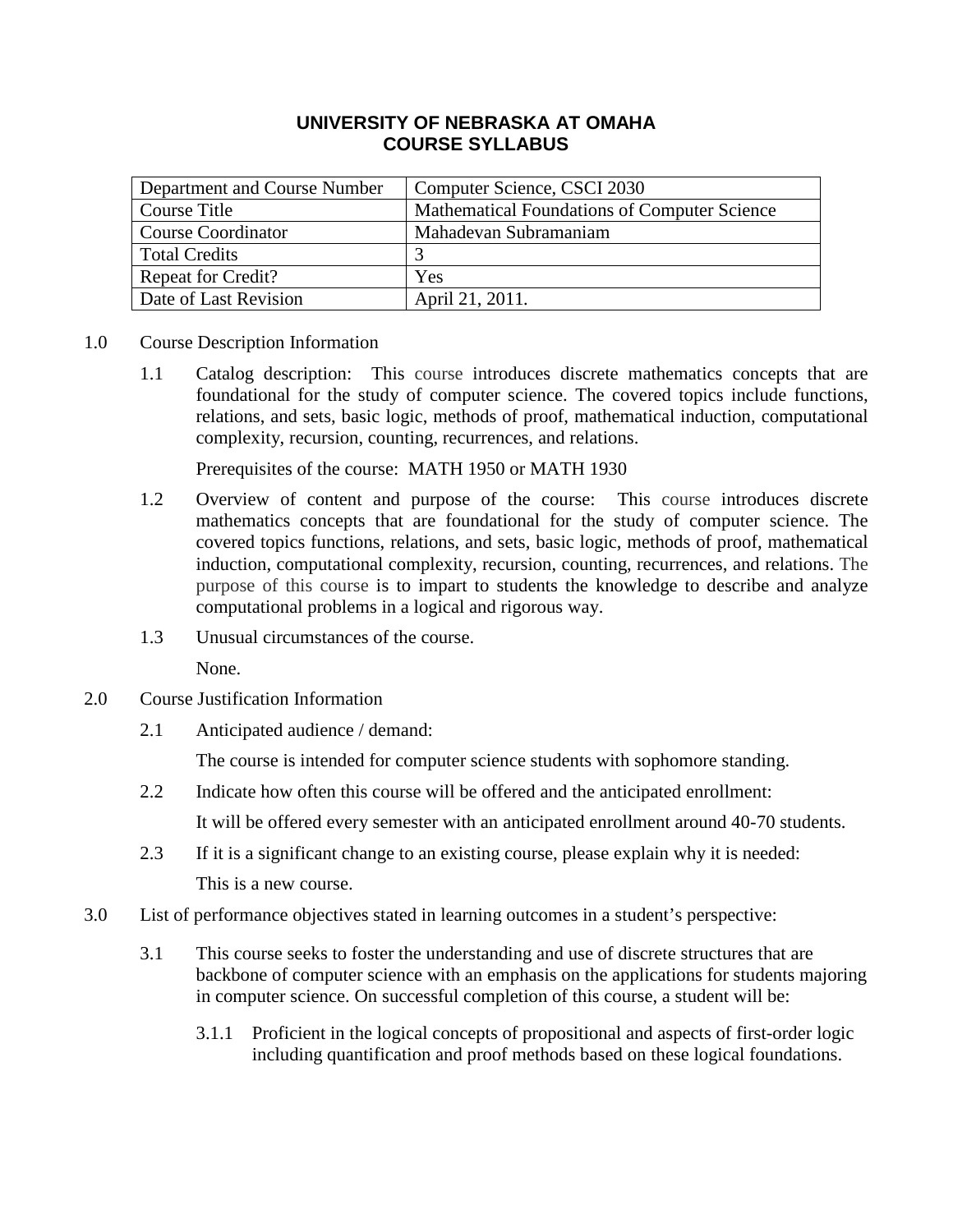- 3.1.2 Able to comprehend and construct proofs used to reason about the working and correctness of several computing artifacts including data types, algorithms, and programs.
- 3.1.3 Proficient in the use of recursive methods for constructing finite and infinite sets, functions, and data types and understand the close relationship between inductive reasoning and recursive specifications.
- 3.1.4 Able to comprehend and formulate recursive sets and functions, and data types and reason about the behavior of these recursive structures using mathematical and structural induction methods.
- 3.1.5 Proficient in basic counting principles including inclusion-exclusion, pigeon-hole principle, binomial theorem, and recurrences.
- 3.1.6 Able to use counting techniques to quantitatively estimate the space and the time requirements of data, and algorithms designed to solve problems in several computer applications.
- 3.1.7 Students will also learn the theory of relations and be able to reason about relations specified using computer databases.

## 4.0 Content and Organization Information

| 4.1 |                                                        | The Foundations: Logic and Proofs                        | $(8 \text{ hours})$ |
|-----|--------------------------------------------------------|----------------------------------------------------------|---------------------|
|     |                                                        | 4.1.1 Propositional Logic                                |                     |
|     |                                                        | 4.1.2 Propositional Equivalences                         |                     |
|     |                                                        | 4.1.3 Predicates and Quantifiers                         |                     |
|     |                                                        | 4.1.4 Nested Quantifiers                                 |                     |
|     |                                                        | 4.1.5 Rules of Inference                                 |                     |
|     |                                                        | 4.1.6 Introduction to Proofs                             |                     |
|     |                                                        | 4.1.7 Proof Methods and Strategy                         |                     |
| 4.2 | Basic Structures: Sets, Functions, Sequences, and Sums | $(4 \text{ hours})$                                      |                     |
|     | $4.2.1$ Sets                                           |                                                          |                     |
|     |                                                        | 4.2.2 Set Operations                                     |                     |
|     |                                                        | 4.2.3 Functions                                          |                     |
|     |                                                        | 4.2.4 Sequences and Summations                           |                     |
| 4.3 |                                                        | The Fundamentals: Algorithms, the Integers, and Matrices | (3 hours)           |
|     |                                                        | 4.3.1 Algorithms                                         |                     |
|     |                                                        | 4.3.2 The Growth of Functions                            |                     |
|     |                                                        | 4.3.3 Complexity of Algorithms                           |                     |
| 4.4 |                                                        | <b>Induction and Recursion</b>                           | (6 hours)           |
|     |                                                        | 4.4.1 Mathematical Induction                             |                     |
|     |                                                        | 4.4.2 Strong Induction and Well Ordering                 |                     |
|     |                                                        | 4.4.3 Recursive Definitions and Structural Induction     |                     |
|     |                                                        | 4.4.4 Recursive Algorithms                               |                     |
| 4.5 | Counting                                               |                                                          | (4 hours)           |
|     |                                                        | 4.5.1 The Basics of Counting                             |                     |
|     |                                                        |                                                          |                     |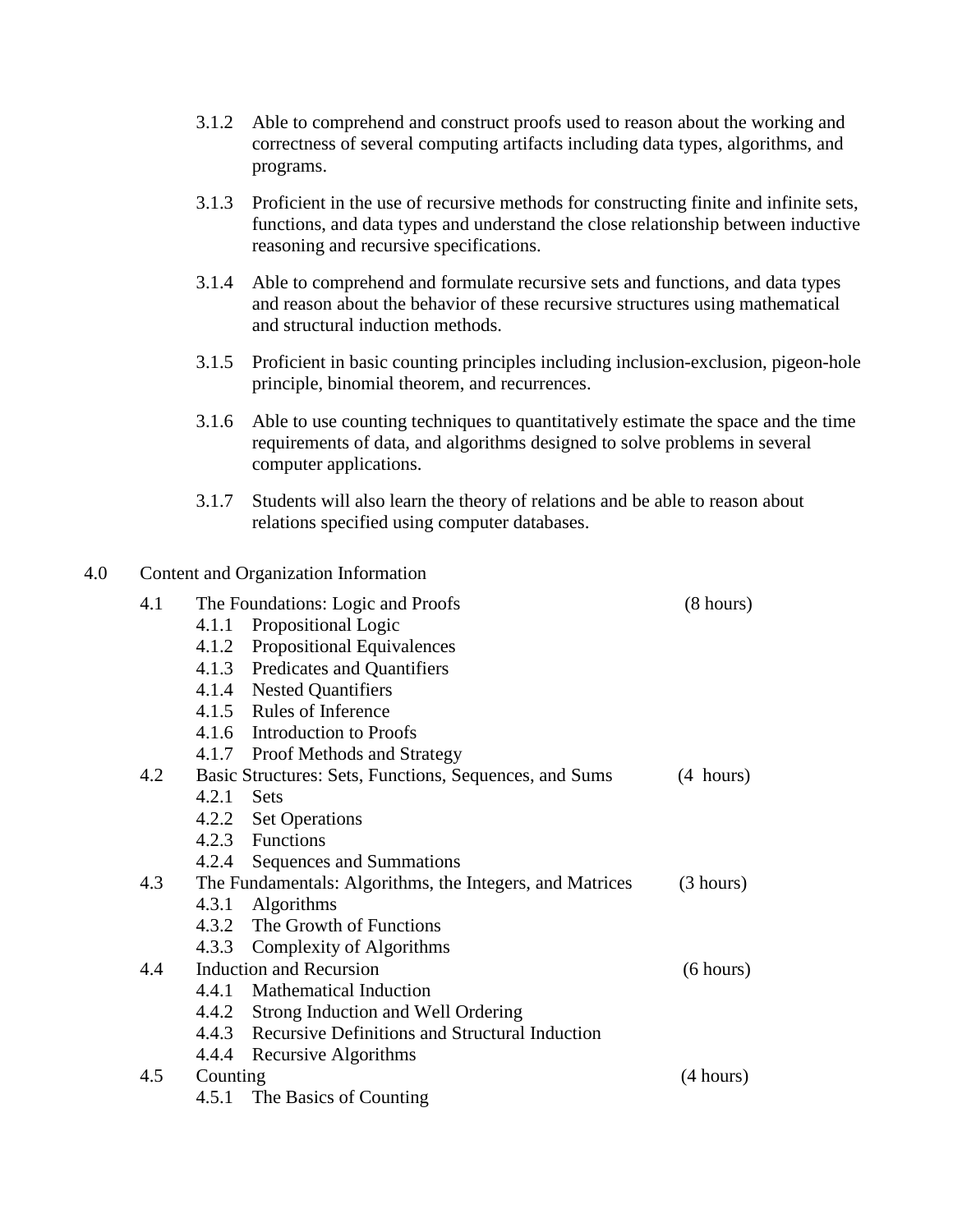- 4.5.2 The Pigeonhole Principle
- 4.5.3 Permutations and Combinations
- 4.5.4 Generating Permutations and Combinations
- 4.6 Advanced Counting Techniques (3 hours)
	- 4.6.1 Recurrence Relations
- 4.7 Relations (6 hours)
	- 4.7.1 Relations and Their Properties
	- 4.7.2 Representing Relations
	- 4.7.3 Equivalence Relations
	- 4.7.4 Partial Orderings

4.8 List the major topics central to this course:

- 5.0 Teaching Methodology Information
	- 5.1 Methods:

The primary teaching methods will be lecture, in-class demonstrations, and in-class exercises, in class quizzes, homework assignments, and examinations.

5.2 Student role:

The student will attend lectures and demonstration, participate in discussion on assigned readings, complete assigned homework, and complete required examinations.

## 6.0 Evaluation Information

Describe the typical types of student projects that will be the basis for evaluating student performance:

Students are asked to complete assignments intended to enhance theoretical analysis and proofs. This is in addition to exams given in the course. There will be no student projects.

6.1 Describe the typical basis for determining the final grade (e.g. weighting of various student projects):

| Component      | Grading |
|----------------|---------|
| Exams          | 55%     |
| Assignments    | 40%     |
| and            |         |
| <b>Quizzes</b> |         |
| Participation  |         |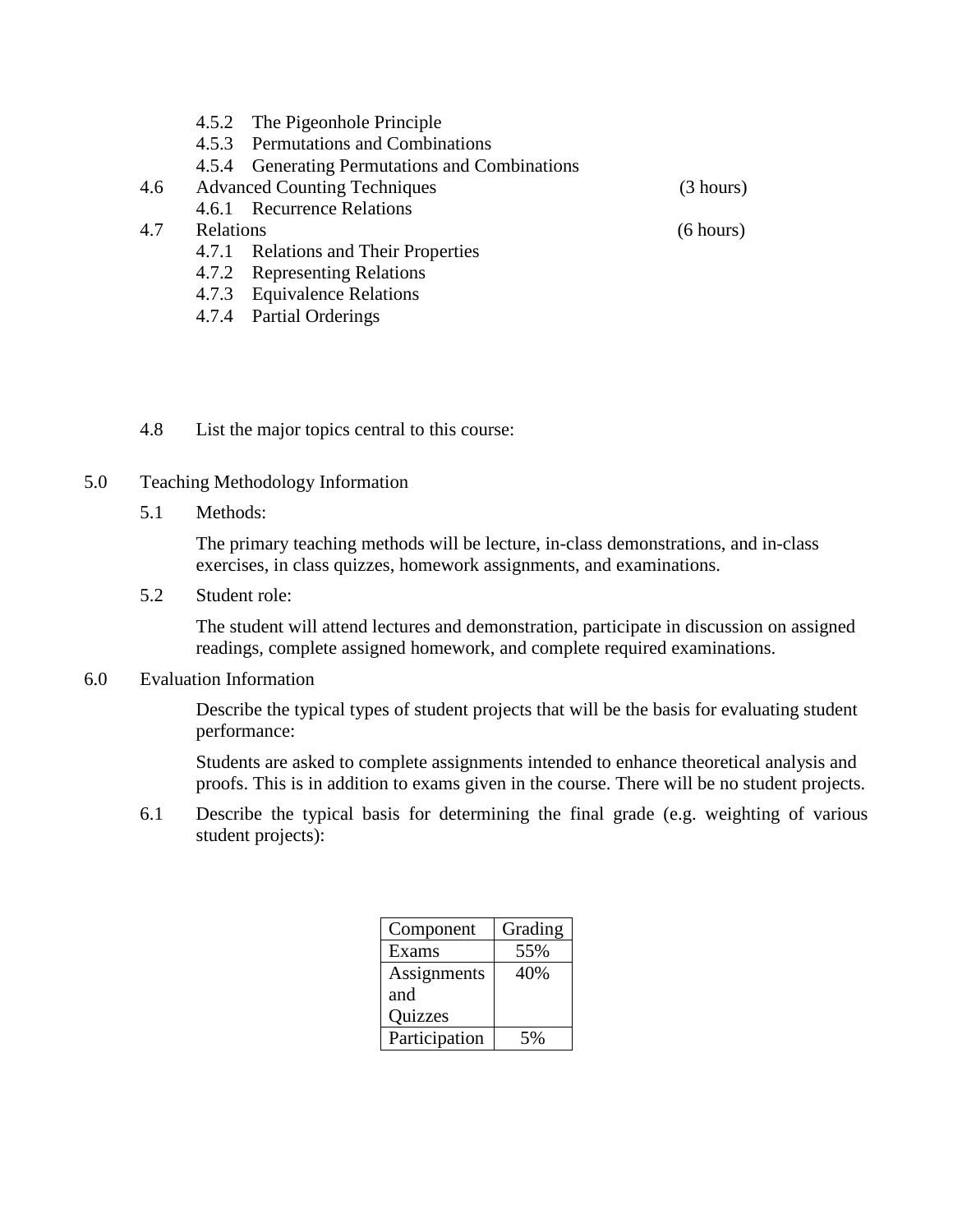#### 6.2 Grading type:

| Points  | Grade        |
|---------|--------------|
| 97-100% | $A+$         |
| 93-96%  | $\mathsf{A}$ |
| 90-92%  | $A-$         |
| 87-89%  | $B+$         |
| 83-86%  | B            |
| 80-82%  | $B -$        |
| 77-79%  | $C+$         |
| 73-76%  | $\mathsf{C}$ |
| 70-72%  | $C-$         |
| 67-69%  | D+           |
| 63-66%  | D            |
| 60-62%  | D.           |
| $0-59%$ | F            |

7.0 Resource Material Information

- 7.1 Textbooks and/or other required readings used in course:
	- K. H. Rosen, *Discrete Mathematics and Its Applications*, 6<sup>th</sup> Edition, McGraw Hill, 2007.
- 7.2 Other student suggested reading materials:

1) E. Lehman, and T. Leighton, *Mathematics for Computer Science*, 2004, <http://www.cs.princeton.edu/courses/archive/fall06/cos341/handouts/mathcs.pdf>

2) L. Liu, *Elements of Discrete Mathematics*, 2nd Edition, McGraw Hill, 1985.

3) G. Pol`a, How to Solve it: *A New Aspect of Mathematical Method*, Ishi Press, 2009.

- 7.3 Current bibliography and other resources:
	- A. Benjamin, and J.J. Quine, *Proofs that really count*, Mathematical Association of America, 2003.
	- R.L. Graham, D.E. Knuth, O. Patashnik, *Concrete Mathematics*, 2nd Edition, Addison-Wesley, 1994.
	- D. Gries and F. B. Schneider, *A logical approach to Discrete Math*, Springer, 1993.
	- L. Lovasz, J. Pelikan, and K.L. Vesztergombi, *Discrete Mathematics*, Springer 2003.
	- E.S. Roberts, *Thinking Recursively*, Wiley, 1987.
	- K.H. Rosen, Handbook of Discrete and Combinatorial Mathematics, CRC Press, 2000.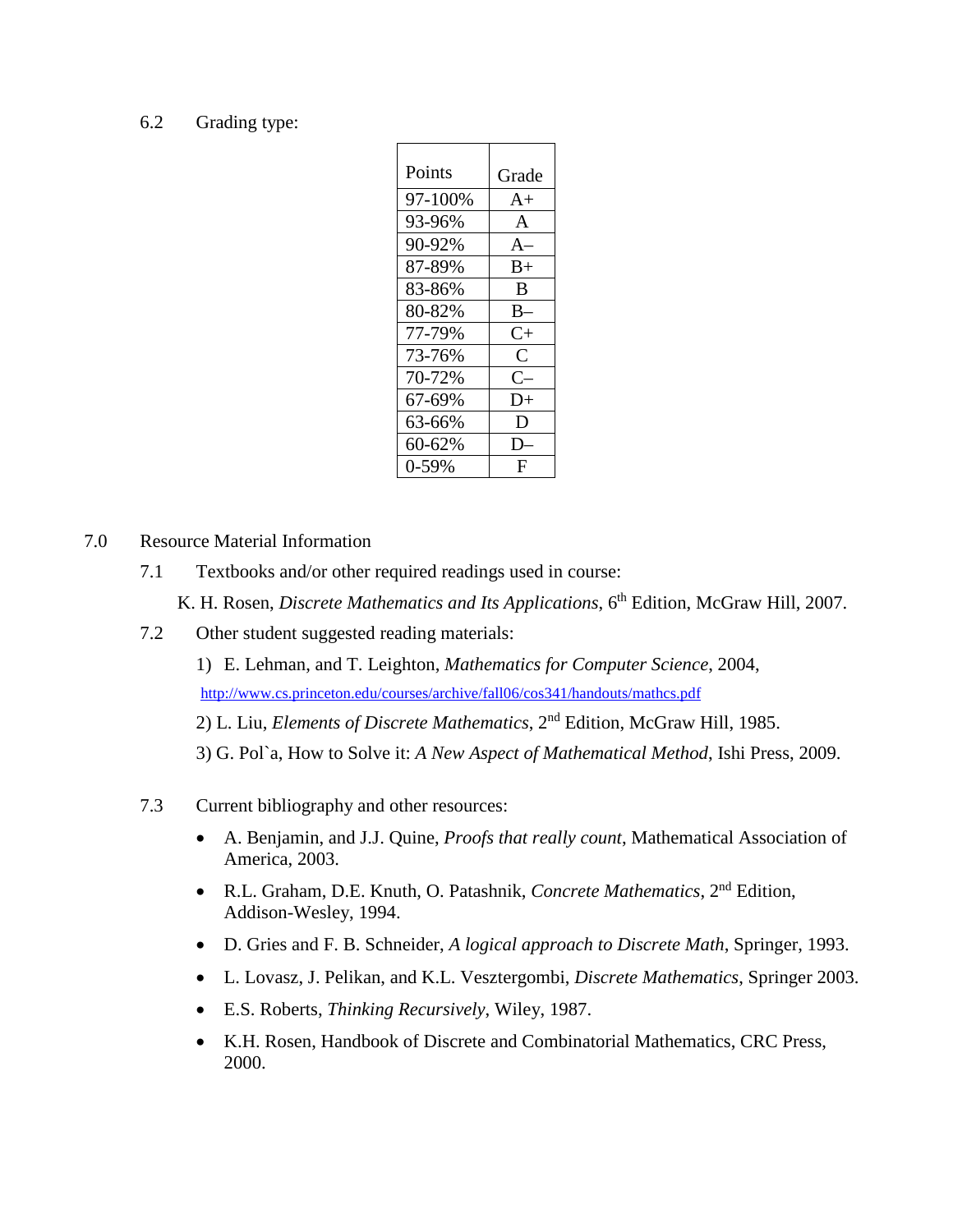- D, Solow, *How to read and Do Proofs: An Introduction to Mathematical Thought processes*, Wiley 2001.
- R. Smullyan, *The Riddle of Schehrazade: And Other Amazing Puzzles, Ancient and Modern*, Harvest Books, 1998.
- A. Tucker, *Applied Combinatorics*, 4<sup>th</sup> Edition, Wiley, 2002.
- D. Velleman, *How to Prove It: A Structured Approach*, Cambridge University Press, 1994.
- 8.0 Other Information:
	- 8.1 Accommodations statement:
	- 8.2 Other:
	- 8.3 Author(s):

9.0 Computer Science Accreditation Board (CSAB) Category Content (class time in hours):

| <b>CSAB Category</b>                   | Core | Advanced |
|----------------------------------------|------|----------|
| Data structures                        |      |          |
| Computer organization and architecture |      |          |
| Algorithms and software design         |      |          |
| Concepts of programming languages      |      |          |

10.0 Oral and Written Communications:

Every student is required to submit at least 0 written reports (not including exams, tests, quizzes, or commented programs) to typically 0 pages and to make 0 oral presentations of typically 0 minutes duration. Include only material that is graded for grammar, spelling, style, and so forth, as well as for technical content, completeness, and accuracy.

- 11.0 Social and Ethical Issues: No coverage.
- 12.0 Theoretical content: Discrete mathematics is well-founded in the theoretical aspects of computer science.
- 13.0 Problem analysis: The course is mathematical in nature and, as a result, requires considerable understanding of the methods used to solve mathematical problems in the course. This involves problem detailed problem reading to understand what is given and what is required. This is followed by analysis applied to special cases for better understanding of the problem requirements.
- 14.0 Solution design: The solution design includes verification and proof of correctness. In particular, proof by contradiction, and inductive proofs are used extensively. The design involves the implementation of software objects to encapsulate the discrete structures that the students use to solve the problems.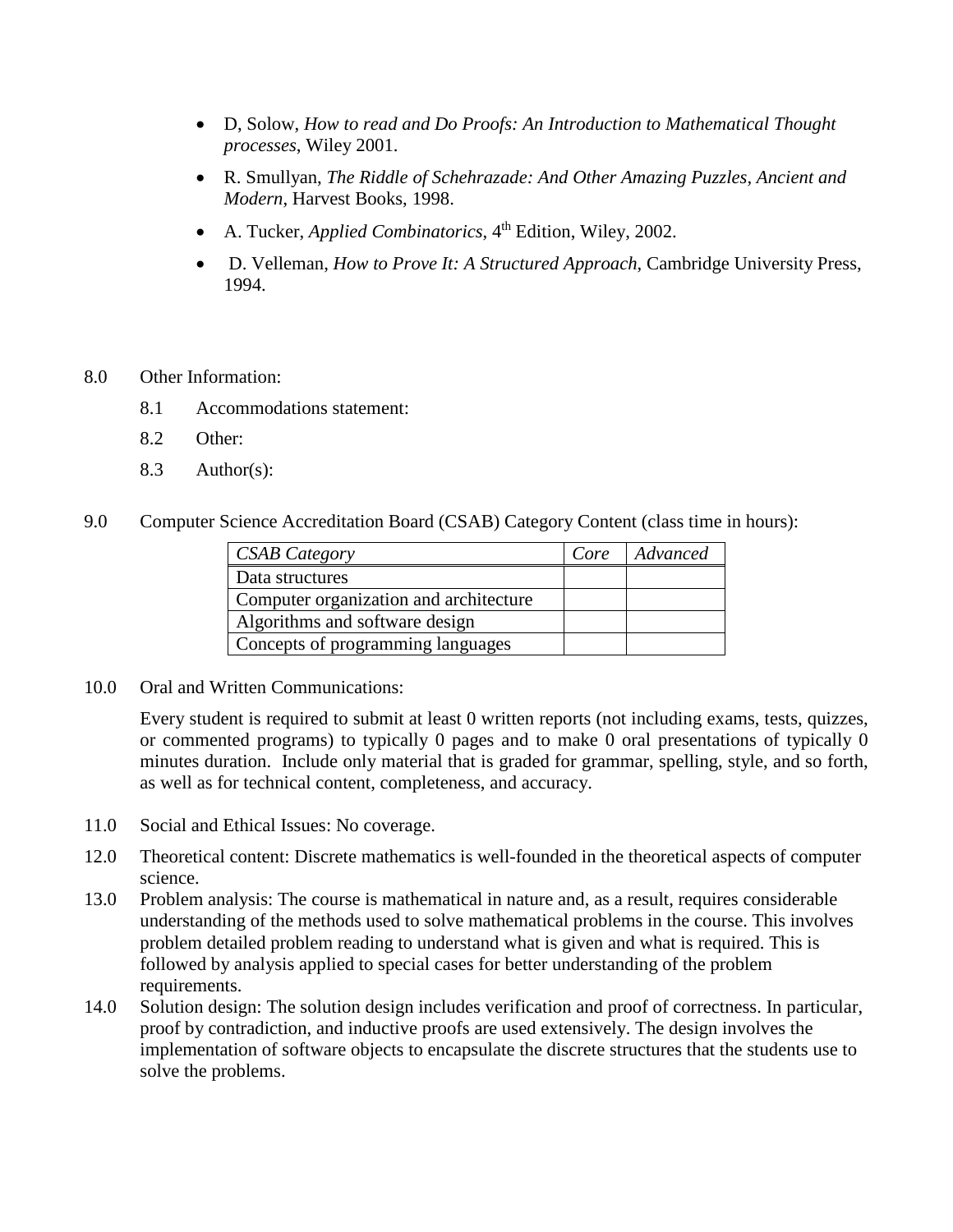# **CHANGE HISTORY**

| <b>Date</b> | <b>Change</b>             | By whom     | <b>Comments</b>                  |
|-------------|---------------------------|-------------|----------------------------------|
| 03/11/2010  | <b>Initial Version</b>    | Jon Yoon    |                                  |
| 04/02/2010  | Minor revision of Topics  | Jon Youn    |                                  |
| 04/21/2011  | <b>Revision of Topics</b> | Mahadevan   | Topics were revised based on the |
|             | Change learning outcomes  | Subramaniam | text used in Spring 2011 and     |
|             | Change bibliography       |             | discussions within UPC and       |
|             |                           |             | faculty teaching the course.     |
|             |                           |             | Learning outcomes and            |
|             |                           |             | bibliography were changed to     |
|             |                           |             | new format and to address VC     |
|             |                           |             | comments.                        |
|             |                           |             |                                  |